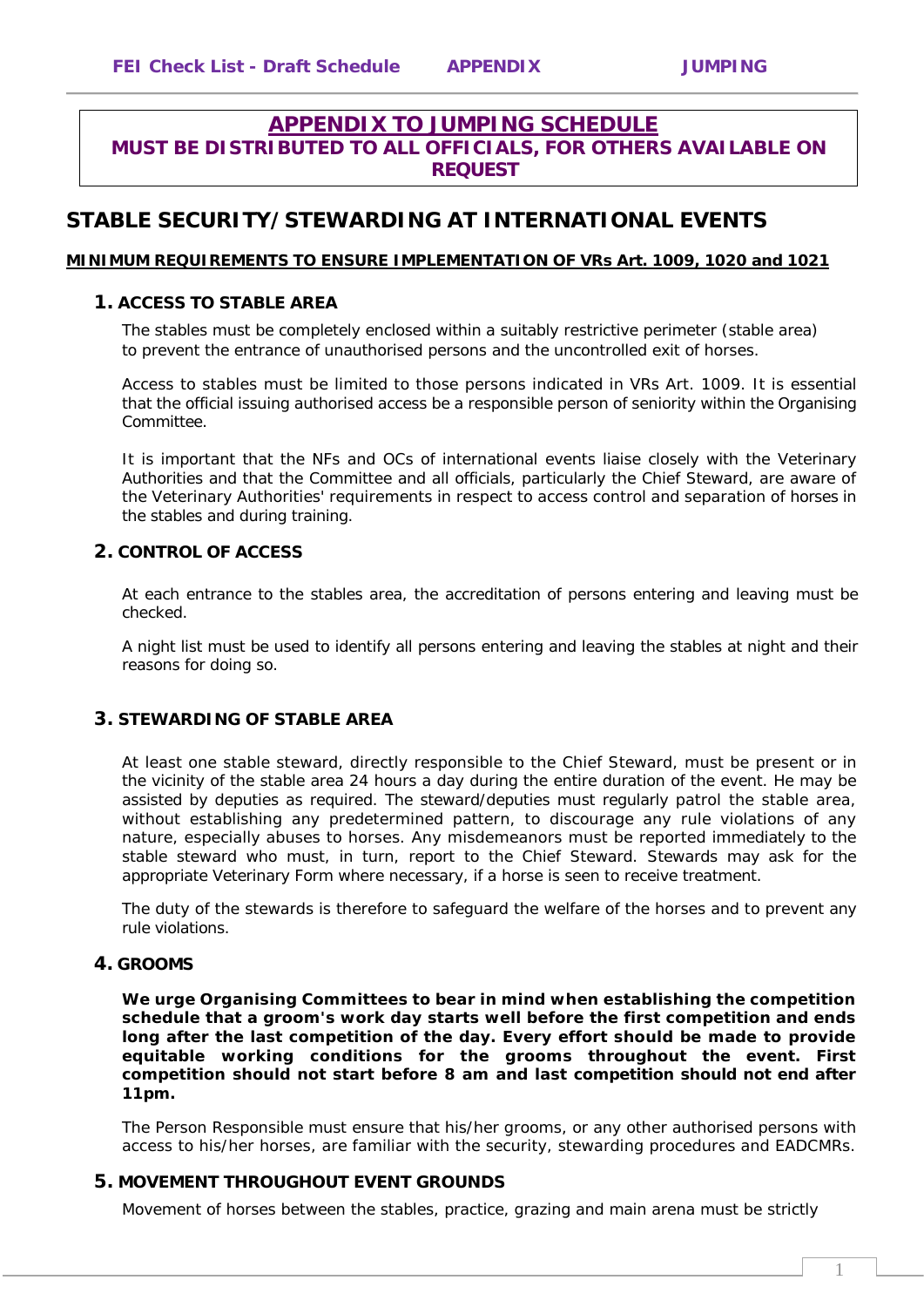Controlled by Stewards. The optimum layout for the Jumping discipline is attached. It is appreciated that flexibility will be required depending on the requirements of other disciplines.

#### **6. STEWARDING OF PRACTICE ARENA**

The Chief Steward must ensure that all practice arenas are adequately stewarded at all times when they are officially open. He must also ensure that these arenas are subject to random controls when they are officially closed.

### **7. GRAZING AREA**

It is recommended that a grazing area be provided at all outdoor events, and that this be subject to random control by Stewards. If available, horses must only be grazed or walked in hand within this area.

The Foreign Judge/TD at events will be specifically asked to check that the relevant requirements are met as reasonably as can be expected, depending on the discipline, and to indicate clearly any shortfalls, following which consideration may be given to altering the category of the event in future.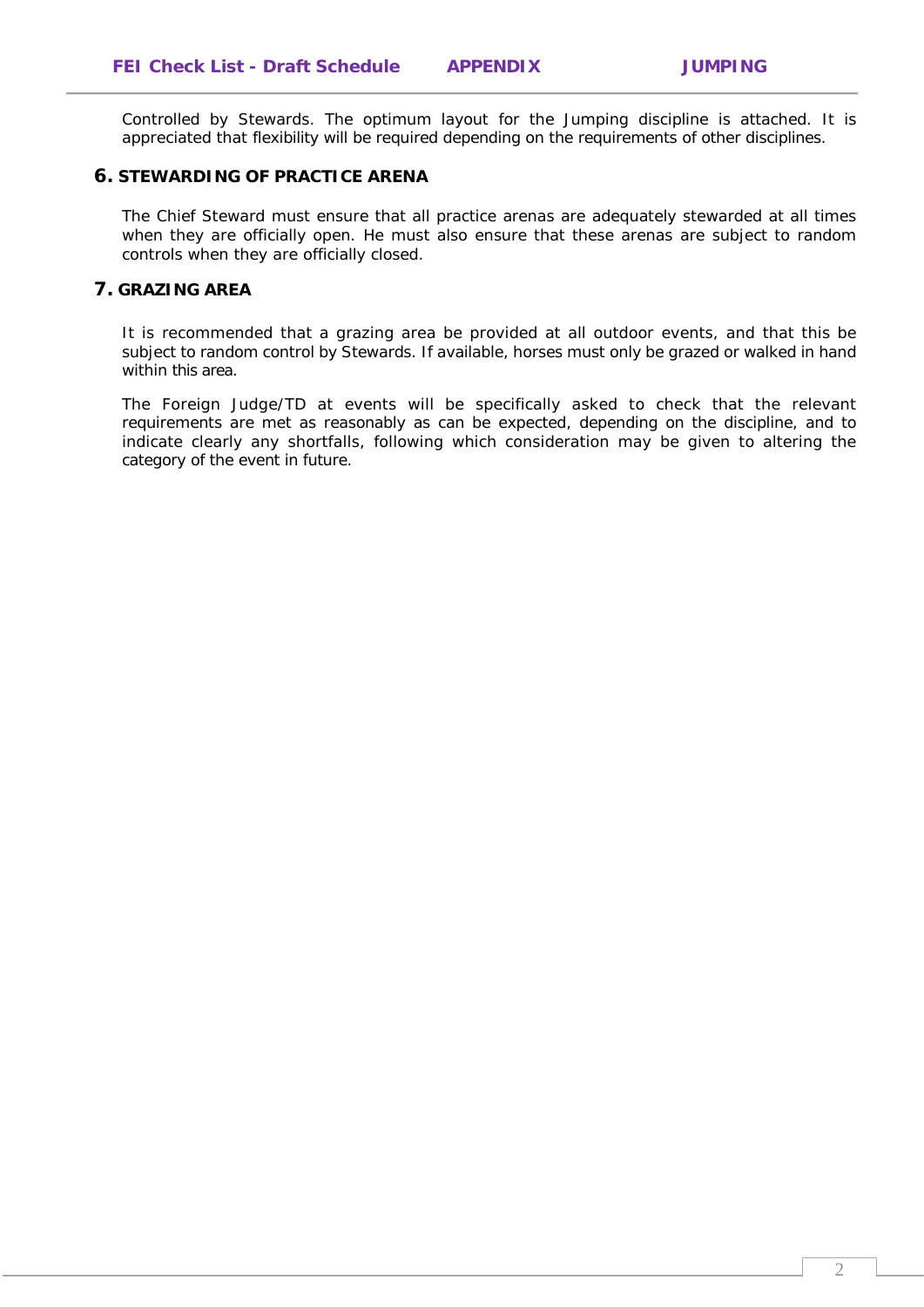## **STABLE SECURITY / STEWARDING AT INTERNATIONAL EVENTS EXAMPLE LAYOUT FOR STABLES AND SHOWGROUND**



3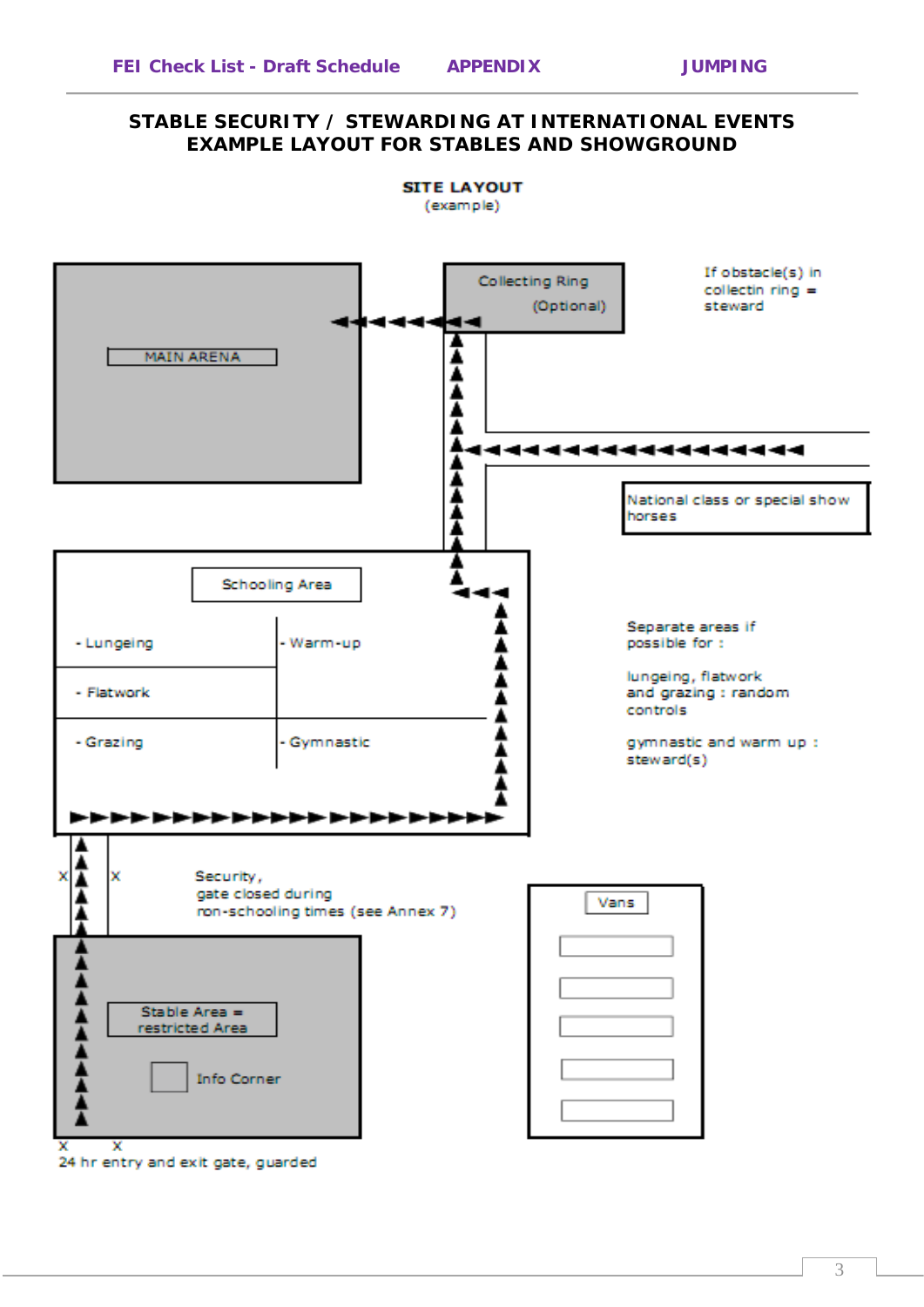# **MEDIA OPERATIONS AT FEI EVENTS**

The FEI aims to achieve consistent global promotion of FEI Events, and the FEI Communications Team would like to take this opportunity to reiterate its commitment to working closely with you, the Organiser, and Event Press Officer to achieve this goal.

Increasing the visibility of our sport is a challenging but important objective, and in order to assist you we provide a number of useful tools to ensure optimal media coverage and working conditions for the media in the lead up to and throughout your event:

#### **1. Media Operations at FEI Events – Guidelines & Checklists (see annex)**

The FEI has designed a comprehensive document - **"Media Operations at FEI Events - Guidelines & Checklists"** – which can be provided by the FEI on demand.

The document outlines the necessary steps, decisions and actions that need to be taken before, during and after the Event in order to optimise working conditions for media at the Event, and to secure positive media coverage of the Event.

IMPORTANT: If Organisers are working with an appointed Event Press Officer or press office team, the FEI recommends that the **"Media Operations at FEI Events - Guidelines & Checklists**" annex is supplied to them as soon as possible, so that all key guidelines within the document can be incorporated into the design and function of the Event's media operations.

#### **2. FEI online resources for media**

In addition, the FEI provides a wide range of online information resources to support media, Organisers and Event Press Officers. These include:

### **FEI Photos**

Free images for editorial use are available from the FEI Photos platform **[www.feiphotos.org](http://www.feiphotos.org/)**

#### **Social Media**

The FEI posts news, images and video on all of their social media platforms. For up-to-the-minute information and to watch key highlights, please follow us on:

Facebook (**[www.facebook.com/the.fei](http://www.facebook.com/the.fei)**),

Twitter (**[https://twitter.com/FEI\\_Global](https://twitter.com/FEI_Global)**)

Instagram (**[https://www.instagram.com/fei\\_global/](https://www.instagram.com/fei_global/)**)

We encourage media, Organisers and Event Press Officers to participate in the social media conversations, use series hashtags and share content.

### **Athlete biographies**

Biographies can be found here: **<https://inside.fei.org/bios>**

### **FEI YouTube Channel**

Event previews, interviews and behind the scenes footage from many FEI events are available on the FEI's YouTube channel: **[www.youtube.com/user/feichannel.](http://www.youtube.com/user/feichannel)** Feel free to share this content.

#### **FEI TV**

Live footage from many Events can be viewed on FEI TV (**[www.feitv.org](http://www.feitv.org/)**), the FEI's official video channel. To subscribe to FEI TV, please click **[here](https://secure-feitv.premiumtv.co.uk/page/secure/loginOrBuy/0,,12664,00.html)**.

#### **3. Other online resources**

FEI rules, results and calendars can be found on **http://inside.fei.org**, as follows:

- Events: **http://inside.fei.org**
- FEI Calendar: **<https://data.fei.org/Calendar/Search.aspx>**
- Rules are accessed via the Discipline, e.g.: **http://inside.fei.org/fei/regulations/jumping**
- Rankings & Standings: **<https://data.fei.org/Ranking/List.aspx>**